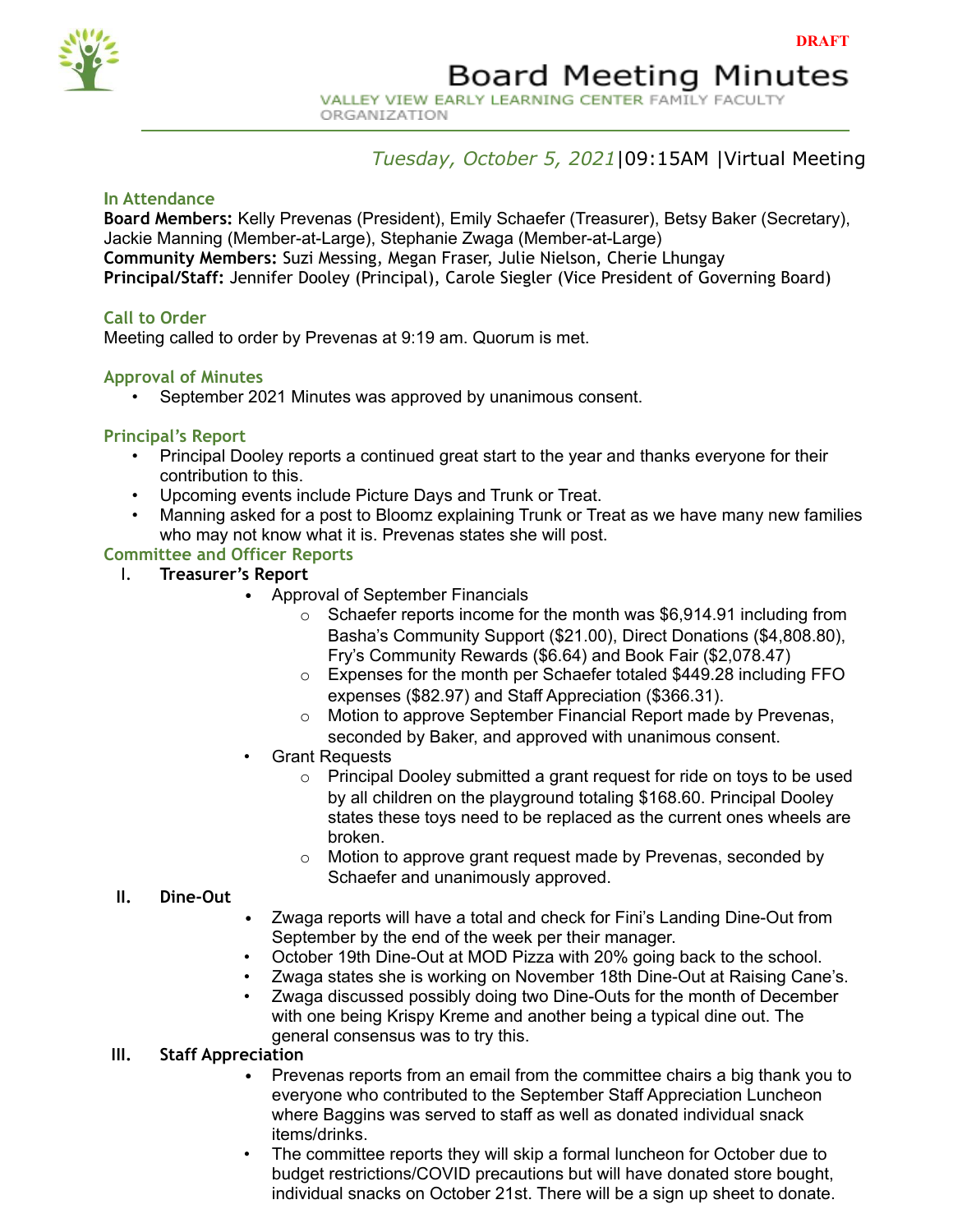Please contact Prevenas if you would like to be added to this email list to donate.

- **IV. Art Auction**
	- Fraser reports they are 179 days out from the event and had their first virtual meeting last night with the committee where they talked about the event vision, plan and timeline.
	- Volunteers were asked to email Fraser and Nielson by 10/18 to let them know their committee preference.
	- January is when heavy planning will begin.

# **V. Book Fair**

• Manning states there was a date change for the Book Fair to March 14-18th and Pajama Nights to March 15-16th due to Principal Dooley being out of town.

### **VI. Service Project**

- Disney Family Volunteering continues to be on hiatus. Baker will continue to check the website as in previous years the Disney tickets received were used to auction off at the art auction.
- First semester project to be collecting items for "Busy Bags" for Ronald McDonald House of Southern Arizona. These bags are given to children who are staying with their families at the Ronald McDonald House.
- Arts and Crafts and toy items such as crayons, playdough, small toys (not plush) to be collected November 15-19th in boxes by FFO table and organizing/making bags with all classrooms participating on the morning Monday November 22nd.
- Baker will put together a specific list of items to be donated that can be posted to Bloomz 1-2 weeks before.
- Baker will contact Ronald McDonald House to see if they can pick up the items on November 22nd.

### **VII. DFFO Report**

- Prevenas reports the next meeting is this Thursday, October 7th.
- Catalina Foothills High School FFO President is looking for volunteers to help with grad night. If you are interested in volunteering please contact Prevenas.
- There is a FFO district training on Thursday October 7 that Prevenas and Schaefer will attend.

#### **Unfinished Business**

- **I. T-shirt Sales**
	- Prevenas states almost all shirts have been sold except 3 size smalls. Order forms for x-small shirts are available on the FFO table and need to be placed by Friday, October 8th.
	- Prevenas reports she has had some questions about parents wanting adult sized shirts and asked the group's thoughts on this. There was a general consensus to look into this.

# **II. Trunk or Treat**

- To be held Thursday, October 21st from 6-7pm. Set up for cars who are decorating at 5:30PM. The whole family is welcome and everyone is encouraged to bring a flashlight.
- 35 slots to decorate a car have been filled.
- The FFO will have a table with water bottles. There will be a photo booth made by Messing.
- There was a discussion on marking the spots for the cars to space them out possibly with painter's tape.

#### **III. Picture Days**

- To be Tuesday, October 19th and Wednesday, October 20th.
- If your child attends both days they will have their individual picture on Tuesday and class picture both days.
- If your child does not attend either day then contact your teacher to coordinate a time on those days to come in for a picture.
- Ordering will be online.